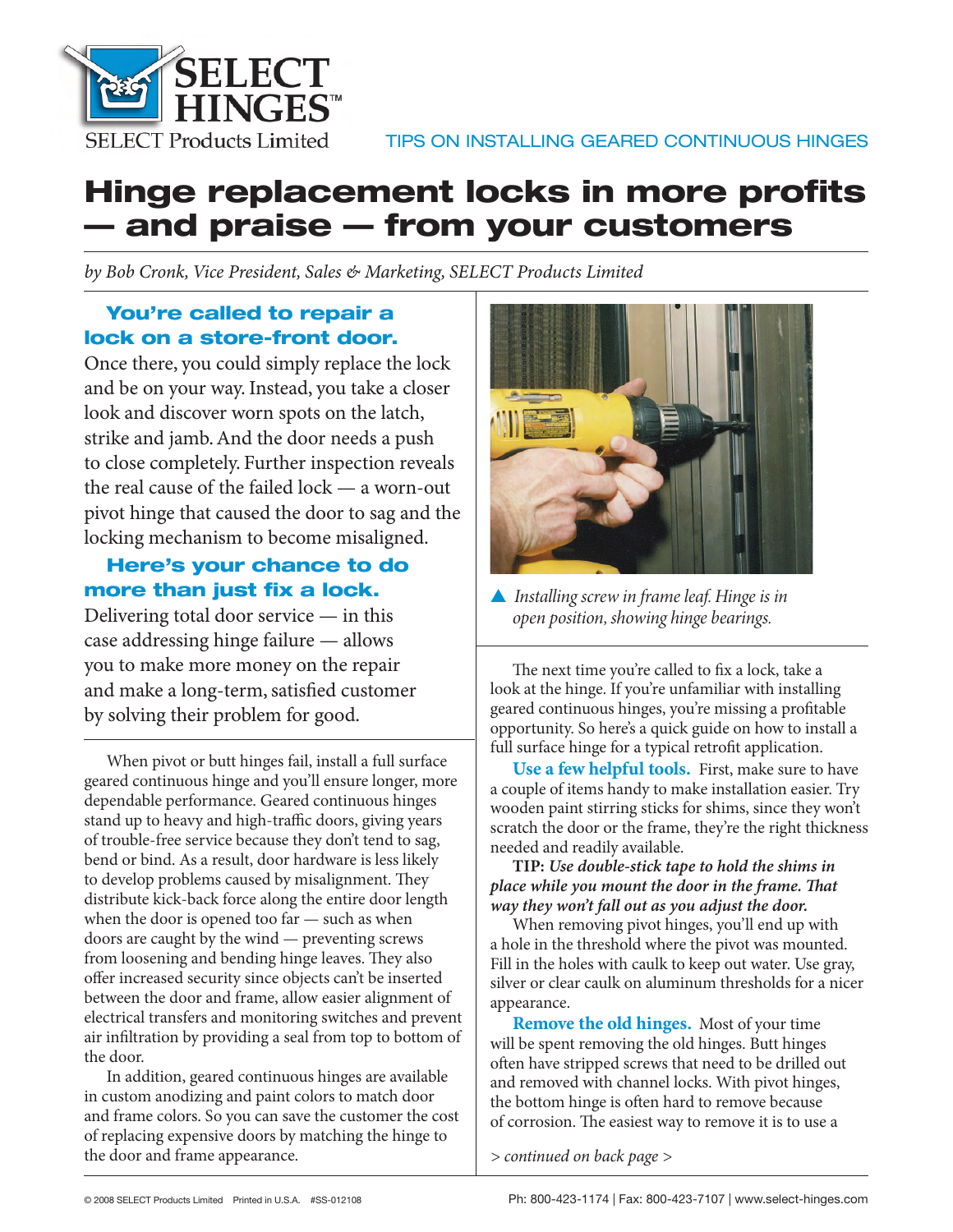

# **Full Surface Geared Continuous Hinges INSTALLATION INSTRUCTIONS**



*NOTE: Model SL21 requires repositioning of existing overhead closer(s) to match the swing clear pivot point of the hinge. Failure to do so will prevent the door from opening more than 70 degrees. Attach hinge leaf cover before reinstalling closer(s).*

1-9/32" 3-1/16" 1/16" 1-5/8"

*NOTE: Model SL57 requires a minimum 7/8" frame face width for mounting. On wider frames, mark a line at 1" to 1-5/16" from center of clearance between frame and closed door. Align the edge of the hinge frame leaf with mark.* 





# **Calculating Required Door Clearances**

### **For Square and Beveled-Edge Doors**

*IMPORTANT: All standard length SELECT hinges are supplied slightly shorter than nominal door*  height to avoid threshold or flooring clearance problems.

*IMPORTANT: SL21 and SL57 are non-handed and templated, and remain non-handed after cutting. Use the same hinge model for either right-hand or left-hand openings.*

*IMPORTANT: Refer to NFPA 80 manual for clearance requirements on fire-rated entrances.* 



### **Important Warranty Information:**

The following actions will void any warranty, expressed or implied:

- Failure to install the hinge according to the Installation Instructions supplied with every SELECT hinge.
- Use of fasteners other than those supplied with the hinge. ■
- Unauthorized field modifications, including alteration or removal of the factory-applied lubricant, altering the original finish or painting the hinge. ■

*NOTE: For double-door entrances with a mullion between the pair of doors, calculate each door width using the Single Door clearances.* 

*For double-door entrances with a mullion behind the pair of doors, calculate each door width using the Double Doors clearances.*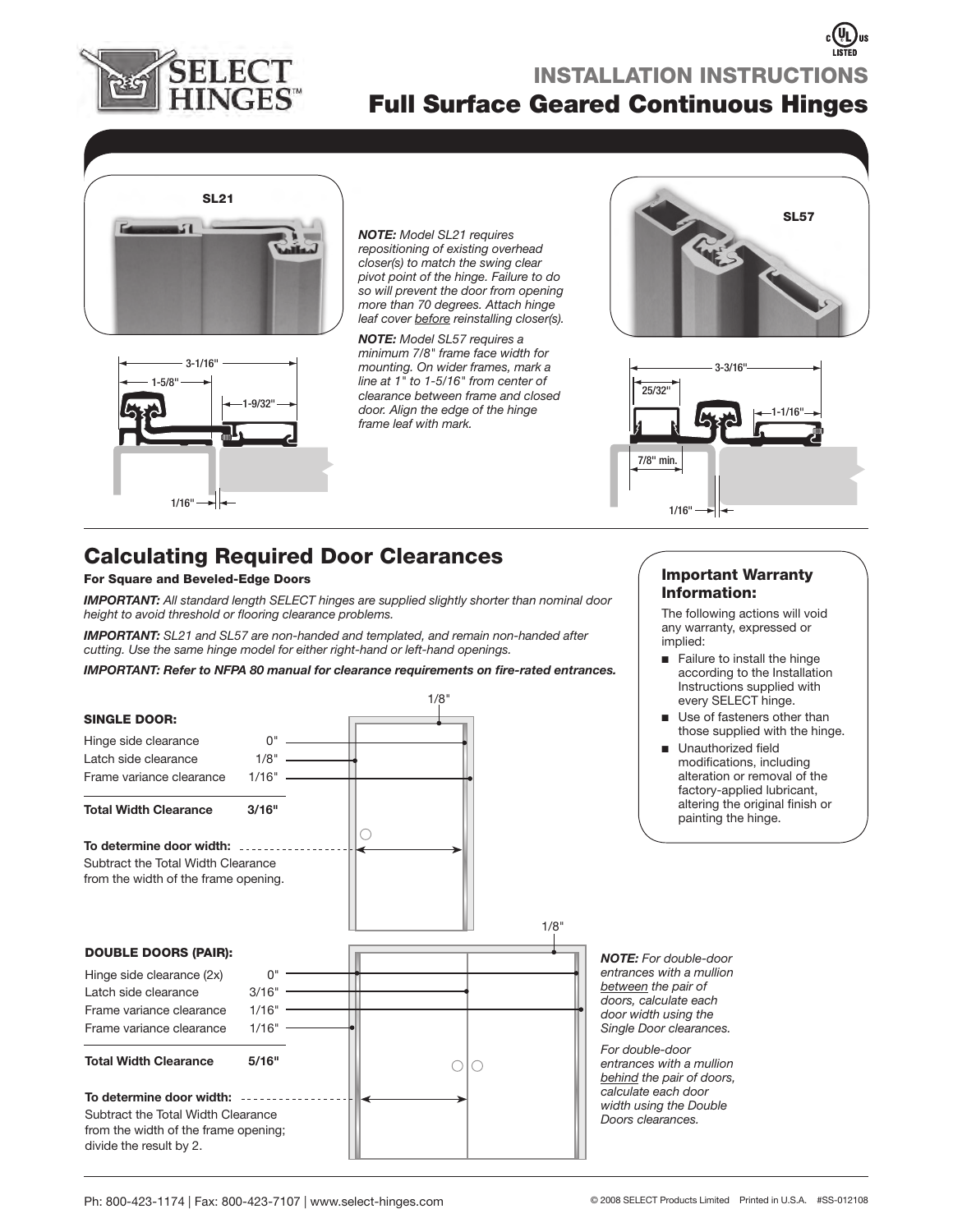#### **Tools Needed**

- Metal-cutting saw ■
- #13 or 3/16" drill bit ■
- 3/8" drill bit ■
- 5/32" drill bit (wood frames only) ■
- #3 Phillips drive ■
- 5/64" Allen wrench ■
- Hammer ■
- Shims ■

#### **Parts Supplied**

- #12-24x1/2" 410 SS thread-forming Phillips undercut flathead screws ■
- 1-1/2" barrel nuts (sexnuts) ■
- 1/4-20x1-1/16" shoulder screws ■
- Striker pins

#### **Optional Parts**

- #12x1-1/2" 410 SS Phillips undercut flathead wood screws ■
- 1-3/4" barrel nuts for 2" to 2-1/4" thick doors ■

### **How to Cut the Hinge to Fit**

- A. Keep hinge in the "door closed" position (Fig. 1).
- B. Using a metal-cutting saw, begin the cut through the hinge cap first.
- C. Remove leaf covers by sliding off from uncut end of hinge.
- D. Reinstall any set screw bearing that may have been cut off.

# **A. Attach Hinge to Frame**

- 1. Use shims to position the hinge 1/8" below the header to allow for door clearance.
- 2. Hold hinge in the "door open" position (Fig. 2) and align the frame leaf with the inner edge of door frame or your alignment mark.
- 3. Mark (or center punch) one hole at top and one hole at bottom of frame leaf. Drill holes at marked locations.
	- Metal door frame: Use a #13 (.185") or 3/16" (.188") drill bit.
	- Wood door frame: Use a 5/32" (.156") drill bit.
- 4. Fasten frame leaf to door frame.
	- Metal door frame: Use #12-24 flat head screws provided.
	- Wood door frame: Use #12x1-1/2 flat head wood screws (provided upon request). ■

# **B. Prepare Door**

- 5. Shim door into opening to provide required clearances.
- 6. With #3 Phillips drive, temporarily fasten the door to door leaf through at least two of the four locator holes with the pan head Tek (self-drilling) screws provided.
- 7. Remove shims and check door clearances.

#### *NOTE: Door may sag slightly when shims are removed. Note the amount of adjustment needed to bring door back into alignment.*

8. Mark locations for top and bottom barrel nuts on the door using 3/8" striker pin.



9. Remove the door; drill two holes for barrel nuts with a 3/8" drill bit.

# **C. Attach Door to Hinge**

10. Fasten the door to the door leaf with the top and bottom barrel nuts and two

1/4-20 shoulder screws.

- 11. Adjust frame leaf as needed to correct door alignment and assure proper door operation.
- 12. Mark (or center punch) remaining frame leaf hole locations. Drill holes in frame through the frame leaf and secure with flat head screws.
- 13. Mark remaining 3/8" holes on door through the door leaf. It is recommended that the door be removed and laid on horizontal surface to be sure holes are drilled squarely through both door faces.
- 14. Secure door to door leaf with barrel nuts and 1/4-20 shoulder screws.

### **D. Install Leaf Covers**

15. Back out the set screws from side of door leaf cover with 5/64" Allen wrench (Fig. 3).

*NOTE: For added security, construction adhesive may be applied to inside of leaf cover before installing.*

- 16. Align the end of the leaf cover with the top end of the hinge.
- 17. Starting from the top, apply pressure along the length of the cover,

snapping it into place as you move downward (Fig. 3).

*NOTE: SL57 frame leaf cover is a press*  fit. Use a hammer to tap cover into place, *being sure to protect the surface of the cover from damage.*

18. Tighten set screws using 5/64" Allen wrench.

### **Reinforcing & Rivnuts®**

No hinge reinforcement is necessary except on extremely high-frequency, extremely heavy or extra-wide doors. Rivnuts are recommended for use in the frame when the door exceeds 450 lb. (max. 600 lb.)

*NOTE: Only SELECT steel Rivnuts are to be*  used with fire-rated **SELECT** hinges.

#### **Grouted/Slushed-in Frames**

For ease of installation, it is recommended some sort of mudguard be installed behind the frame. Do not use self-drilling, threadforming screws to drill into grouted frames. If mudguards have not been used, carefully drill pilot holes through frame and remove grout for screw clearance. Do not oversize holes in frame.

### **Fire-Rated Hinges**

 $_{\rm c}(\mathtt{\mathsf{U}}_{\mathsf{L}})_{\rm us}$ All stock SELECT hinges are 90 minute UL-rated, without pins. Please contact SELECT for complete information about its fire-rated hinges.